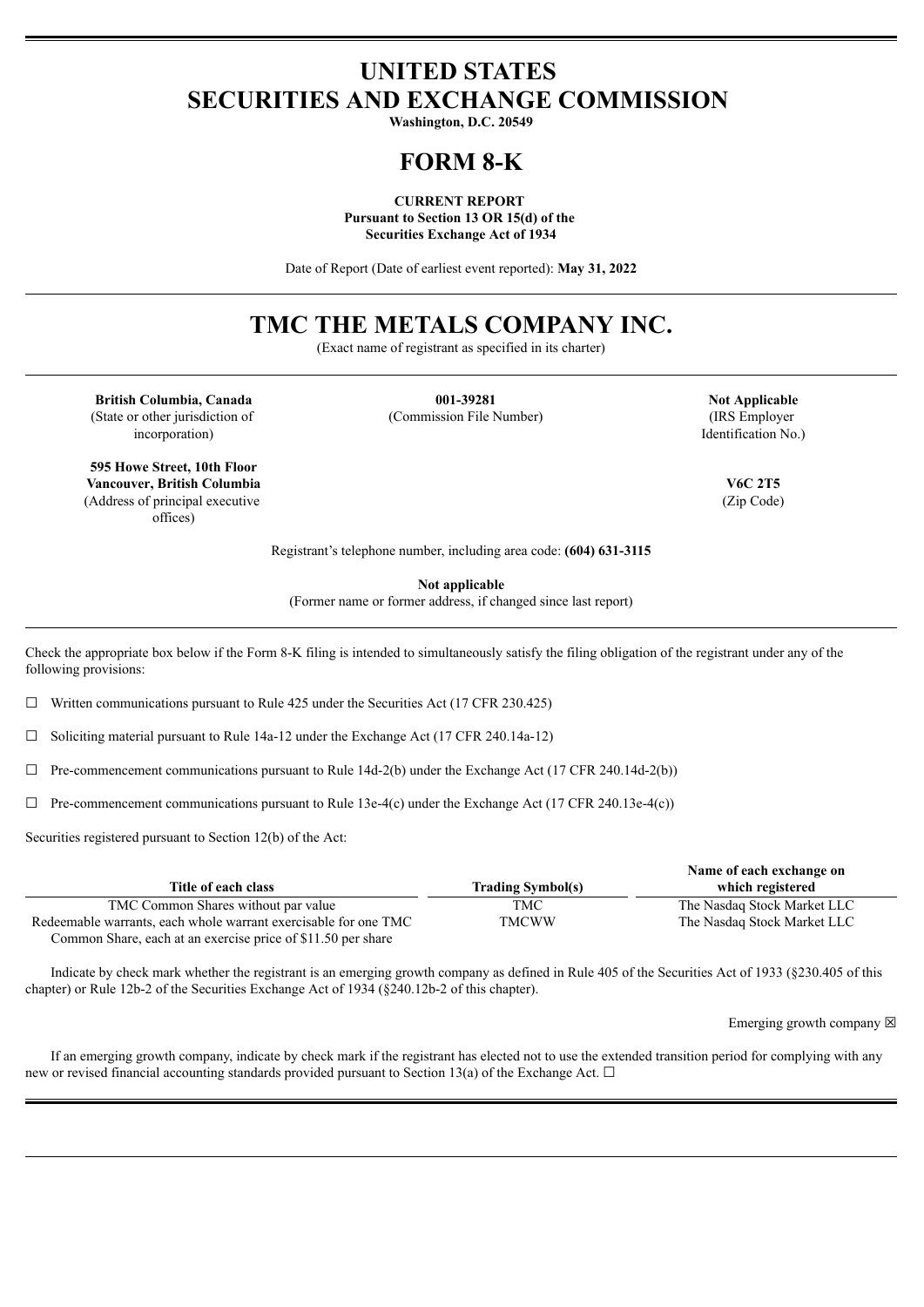#### Item 5.02. Departure of Directors or Certain Officers: Election of Directors: Appointment of Certain Officers: Compensatory **Arrangements of Certain Officers.**

(e) The Annual and Special Meeting of Shareholders of TMC the metals company Inc. (the "Company") was held in a virtual format on May 31, 2022 at 10:00 a.m. EDT (the "Annual Meeting"). At the Annual Meeting, the shareholders of the Company approved the Company's 2021 Employee Stock Purchase Plan, which provides eligible employees with an opportunity to purchase the Company's common shares at a discount, on a tax-favored basis, through regular payroll deductions in compliance with Section 423 of the Internal Revenue Code of 1986. There are 5,254,324 common shares reserved for issuance under the 2021 Employee Stock Purchase Plan, which amount is subject to increase or adjustment as set forth in the 2021 Employee Stock Purchase Plan. The Company's executive officers are eligible to participate in the 2021 Employee Stock Purchase Plan.

The foregoing summary of the 2021 Employee Stock Purchase Plan does not purport to be complete and is subject to, and qualified in its entirety by, the full text of the 2021 Employee Stock Purchase Plan, filed hereto as Exhibit 10.1.

#### **Item 5.07. Submission of Matters to a Vote of Security Holders.**

The actions set forth below were taken at the Annual Meeting. Of the Company's 226,780,843 common shares outstanding and eligible to vote as of the record date of April 4, 2022, a quorum of more than two shareholders representing 141,068,581 shares, or 62.2% of the eligible shares, was present or represented by proxy at the Annual Meeting. Each of the matters set forth below is described in detail in the Company's Proxy Statement filed with the Securities and Exchange Commission on April 14, 2022.

1. Set the number of directors at 8.

| Votes For   | <b>Votes Against</b> | <b>Votes Abstained</b> |
|-------------|----------------------|------------------------|
| 140,675,694 | 307.876              | 85.011                 |

2. Election of the following directors of the Company, to serve until the Company's 2023 annual meeting of shareholders and until their respective successors have been elected and qualified.

|                     | <b>Votes For</b> | <b>Votes Withheld</b> | <b>Broker Non-Votes</b> |
|---------------------|------------------|-----------------------|-------------------------|
| Gerard Barron       | 114,035,721      | 140,639               | 26,892,221              |
| Andrew Hall         | 113,954,224      | 222,136               | 26,892,221              |
| Sheila Khama        | 113,554,189      | 622,171               | 26,892,221              |
| Andrei Karkar       | 113,607,608      | 568,752               | 26,892,221              |
| Christian Madsbjerg | 113,966,658      | 209,702               | 26,892,221              |
| Kathleen McAllister | 114,046,677      | 129.683               | 26,892,221              |
| Amelia Siamomua     | 113,960,980      | 215,380               | 26,892,221              |
| Gina Stryker        | 113,547,389      | 628,971               | 26,892,221              |

3. Approval of the Company's 2021 Employee Stock Purchase Plan.

| Votes For  | <b>Votes Against</b> | Votes Abstained | <b>Broker Non-Votes</b> |
|------------|----------------------|-----------------|-------------------------|
| 92,002,240 | 1,292,349            | 20,881,771      | 26,892,221              |

Appointment of Ernst & Young LLP as the Company's independent registered public accounting firm for the 2022 fiscal year.

| <b>Votes For</b> | <b>Votes Withheld</b> |
|------------------|-----------------------|
| 140,871,801      | 196,780               |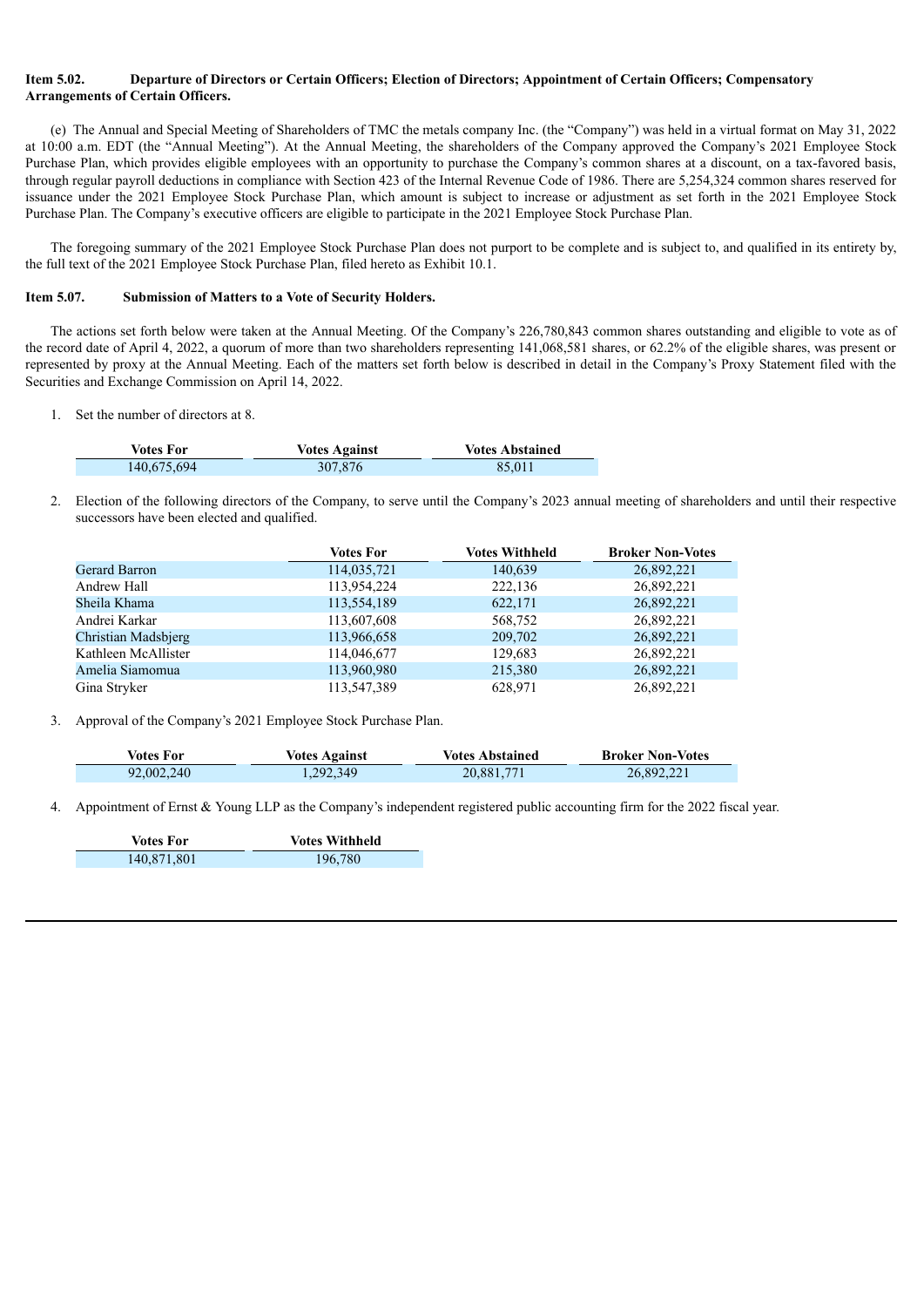### **Item 9.01. Financial Statements and Exhibits.**

(d) Exhibits.

# **Exhibit No. Description**

| 10.1 | <u>TMC the metals company Inc. 2021 Employee Stock Purchase Plan (incorporated herein by reference to Exhibit 99.1 of TMC the metals</u> |
|------|------------------------------------------------------------------------------------------------------------------------------------------|
|      | company Inc.'s registration statement on Form S-8, filed with the Commission on May 31, 2022 (File No. 333-265318)).                     |

104 Cover Page Interactive Data File (embedded within the Inline XBRL document).